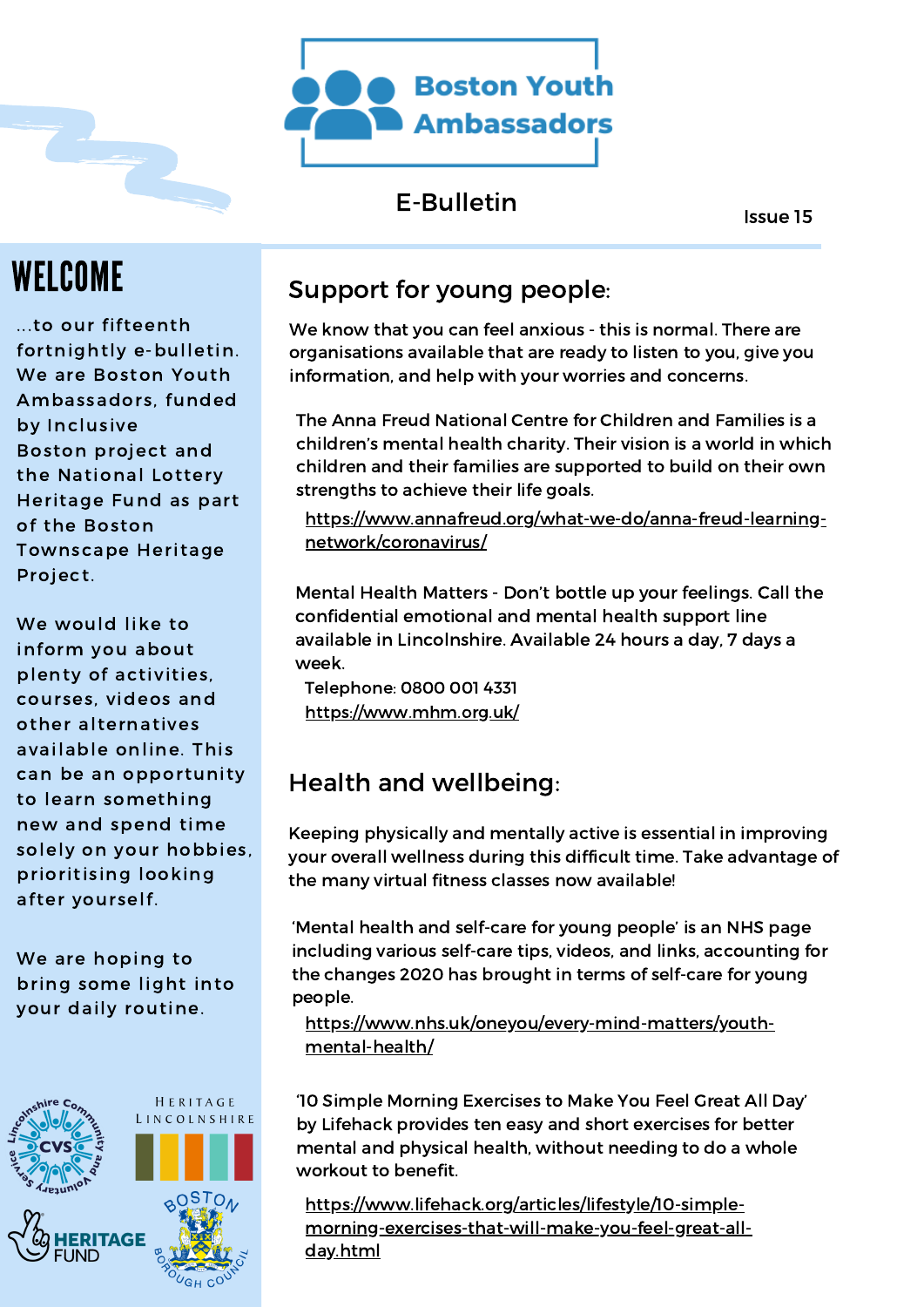## On the following 2 pages...

...Various project opportunities you can get involved with.

### Why should you get involved in a project?

#### You can:

work directly with other participants and employers: developing communication, teamwork, and general social skills.

#### work indirectly with other participants and employers: as part of a bigger goal, idea, or purpose, therefore furthering community involvement. This can also create a

sense of greater achievement. You could be involved in various important issues, such as environmental and green issues, sustainability, antiterrorism, and more.

enhance your career prospects and shape your future: developing skills specific to your career path, or diversifying your skill-set by working on a skill you've never done before . This, and the experiences you encounter, can make your CV more appealing to potential employers and universities. You can also gain contacts with potential future employers through networking.

improve personal life: build general and personal life skills, such as creativity and confidence, and gaining more life experiences. You can also improve your sense of personal purpose and feeling of giving back to your community, by having your opinions be heard and meeting new people.

### The projects we showcase

We've chosen to showcase projects that are relevant to Lincolnshire's local area, and that concern important topics and areas for improvement (both in general and in the area).

These projects, and the issues they cover, need the voices of young people more than ever – whether it be in local history, on current local issues, contributing locally to a more national issue, or finding a path into your desired job/career.



## Creative activities:

Why not explore your creative side to keep yourself occupied? Creative teams from some of the UK's arts organisations have moved quickly to put together art activities, talks and projects for audiences stuck at home.

Check out the Official Zentangle Youtube page to discover an easy, relaxing, and fun way to create beautiful images by drawing structured patterns. Unplanned and meditative, Zentangle can increase focus, creativity, self-confidence, and sense of well-being.

### <https://www.youtube.com/user/Zentangle>

'How to Write a Short Story from Start to Finish' by The Write Practice provides seven tangible steps or patterns you can follow, to start and complete the art form that is a short story.

<https://thewritepractice.com/how-to-write-a-short-story/>

## Take the opportunity to learn something new:

You can keep your brain active by learning something new through various educational content.

If you struggle to balance tasks that have deadlines and tasks that are important to you, the Eisenhower Matrix could help you figure out where to begin, and how to get to those important tasks that you are likely always putting off in favour of another deadline.

<https://www.eisenhower.me/eisenhower-matrix/>

'Building Confidence' by SkillsYouNeed discusses the exact definition of self-confidence in comparison to self-esteem, and suggests several approaches that can be taken to improve confidence.

<https://www.skillsyouneed.com/ps/confidence.html>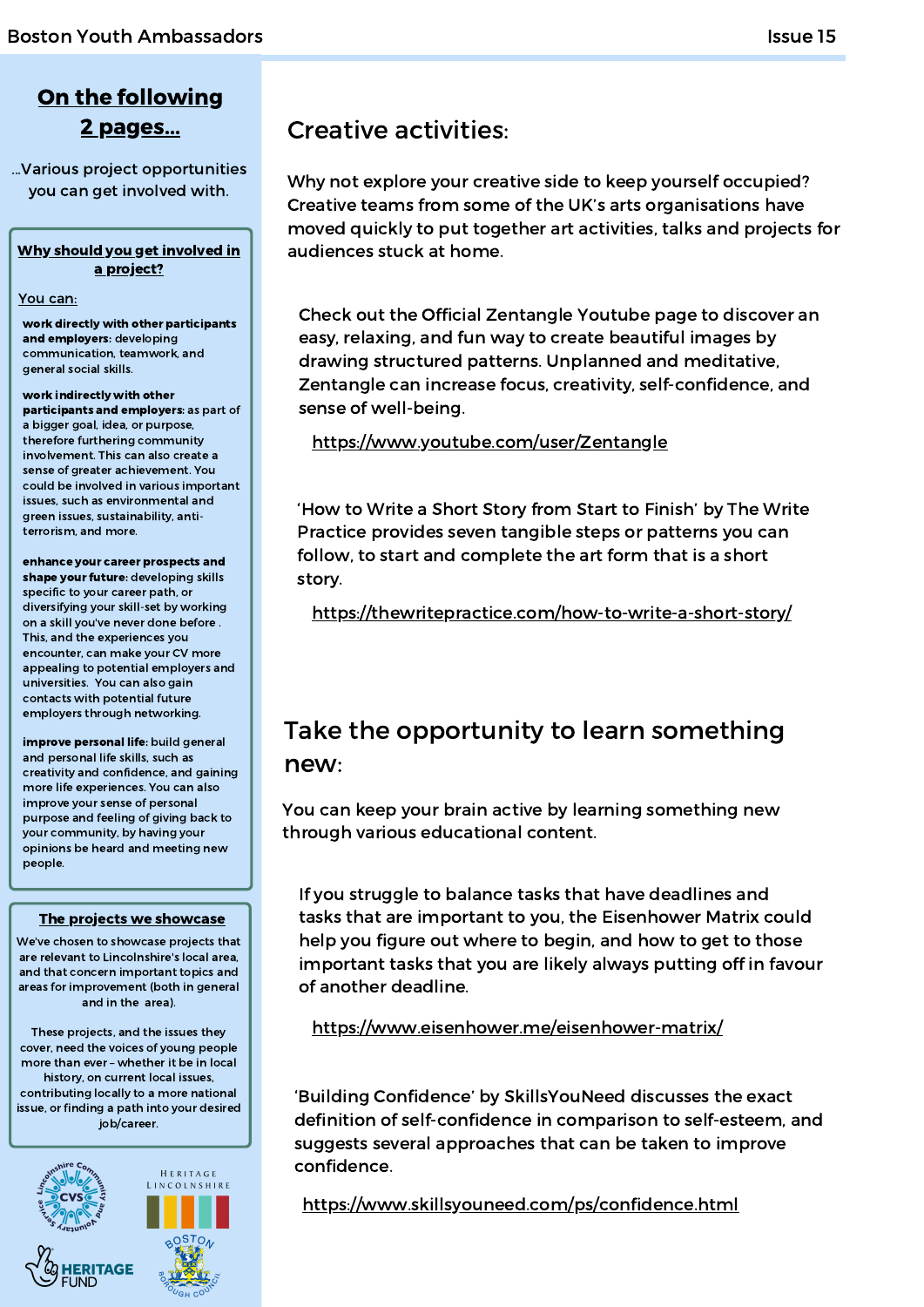# Project Opportunities (Page 1)

## Boston Heritage Trail

The Boston Youth Ambassador Project are creating a Boston Heritage Trail to highlight many of Boston Town Centre's historic gems!

We would like to get as many youth ambassadors together as possible to research and design the trail in two sessions over January/February.

This is a great learning opportunity for those interested in online marketing, photography, research, and other related skills.

To get in touch and find out more, please contact Laabiyah at

Laabiyah.iqbal@heritagelincolnshire.org

## Join the County Views panel

We would like to invite you to join the County Views panel and help us shape the future of Lincolnshire.

The panel was launched earlier this year to gather residents' views on council services, and help shape how those services are delivered.

Anyone living in Greater Lincolnshire can join the panel. Members are invited to complete a short residents' survey three times a year and can also choose to take part in focus groups and workshops.

You can join the County Views panel and make your voice heard by visiting

[www.lincolnshire.gov.uk/countyviews](http://www.lincolnshire.gov.uk/countyviews)

## Let's Do This Together

A countywide campaign to help our Lincolnshire NHS stay strong and sustainable, now and in the future.

Lincolnshire NHS are asking you to keep up your support with 5 simple acts - by completing these acts you'll be helping our teams across the county as well as everyone in your community.

Find out more about these 5 acts

**[HERE](https://www.lincolnshire.nhs.uk/get-involved/our-campaigns/lets-do-together)** 

### Lincolnshire Mental Health Transformation Programme Co-Production Group

EveryOne and Lincolnshire Partnership NHS Foundation Trust are working together to build a small group of volunteers with lived-experience of Mental Health services, to co-produce services and to become Community Reporters, supporting the evaluation and co-production of mental health pilot projects in Lincolnshire.

Read more and find an expression of interest form

**[HERE](https://www.lincolnshire.nhs.uk/application/files/6716/0570/2664/Mental_Health_Transformation_Programme_Co-production_Group_-_Introduction__EOI.pdf)** 

Deadline for sending us your expressions of interest form is 5pm, Friday 11th December 2020.

01205 510888 (Option 1 Boston)



emmajackson @lincolnshire cvs.org.uk



Boston Youth Ambassadors